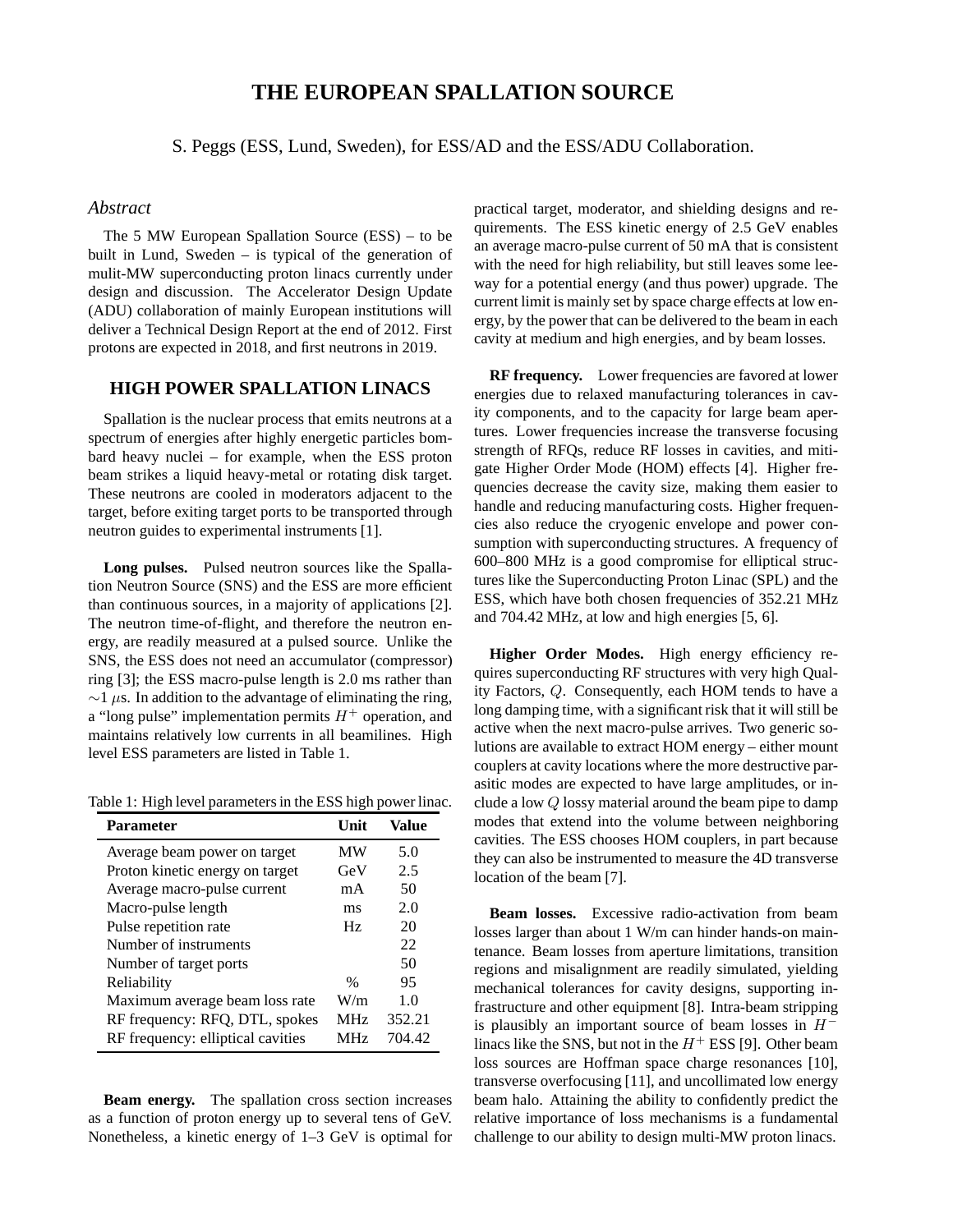

Figure 1: The *Baseline-2010* accelerator layout of the ESS linac and the High Energy Beam Transport (HEBT).

# **BASELINE-2010 DESIGN**

Figures 1 and 2 show the *Baseline-2010* design, optimized for 50 mA operation with a single cavity per klystron. Some baseline parameters (such as the 5 MW beam power) are very solid, while others (such as the source-to-target length ∼420 m) are subject to modest evolution. Parameters will fluctuate somewhat as the design converges, through baseline releases at the end of 2011 and in the Technical Design Report at the end of 2012 . Live parameters, continuously maintained and under configuration change control, are publicly available on-line [12].



Figure 2: Tentative layout of the linac, HEBT, and 4 experimental halls containing 22 neutron lines and experiments.

The exact locations of the target and experimental halls shown in Figure 2 are being optimized, for example with respect to ongoing geo-technical measurements. The 4 halls, at about  $(35,80,160,300)$  meters from the target, will accommodate (6,8,6,2) instruments. In general, the ESS design incorporates features that provide upgrade potential, so long as their day-one inclusion is inexpensive. Thus, the target monolith is equipped with 50 neutron beam ports,



Figure 3: Transverse and longitudinal optics in the HEBT (top plots) and in the linac (bottom plots).

providing a potential path towards a total of 44 instruments. Similarly, provision may be made for parasitic proton extraction lines, for a beam current increase to 75 mA, and for a modest energy upgrade, while no provision will be made for a second full-power target station, nor for future short pulse operation with  $H^-$  beam.

# *Optics*

Figure 2 (bottom) indicates how the end of the HEBT rises vertically 10 m (with no horizontal bend) to the target,